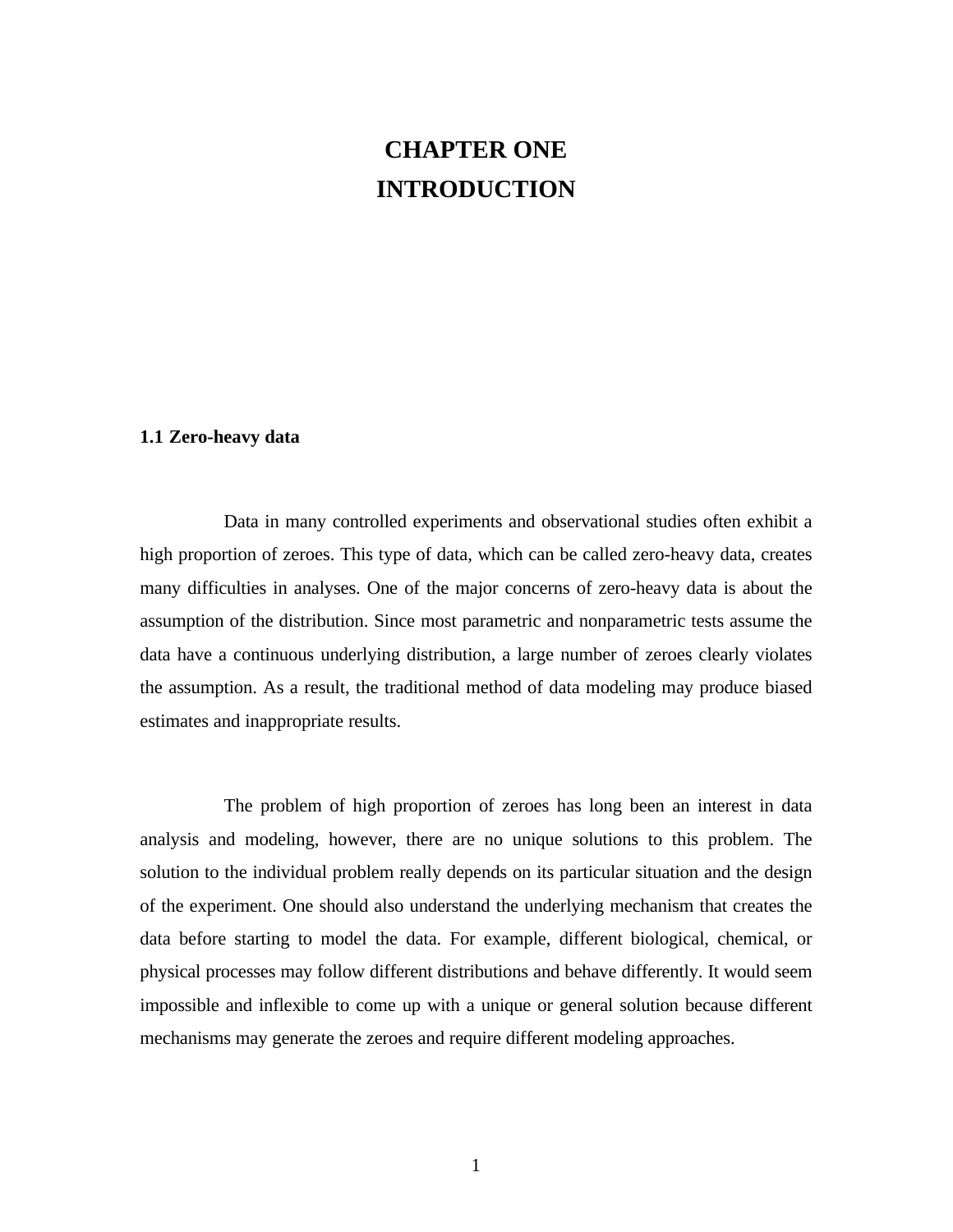## **1.2 True Zeroes and Sampling Zeroes**

In the case of biological and ecological studies, zeroes typically occur when a species is totally absent in a sampling area or when the species is present but absent in the sample (Smith and Palettas, 1992). The first case corresponds to a true zero or a structural zero (Chester, 1982), while the latter case corresponds to a sampling zero. Lindsey (1995) discusses the structural zeroes in the context of categorical data analysis. Chelius and Hoffmann (1996) develop two-way ANOVA method in the presence of structural zeroes. Sampling zero problems often occur in wildlife and fishery studies, where a population estimate is based on survey data. In these studies, zero observations may often be due to errors or biases in the sampling method. For example, the counting of birds or other animals in a particular area often involves human errors or visual biases. A zero count may be a human mistake, a sampling zero, or a true zero. Unfortunately, in most of the practical situations, it is impossible to separate the sampling zeroes from the true zeroes.

## **1.3 Zero Creating Mechanisms**

In order to solve the problems with heavy zero data, we have to understand how the zeroes arise. As mentioned in the previous section, zeroes may result from both sampling errors and direct measurement. A zero observation can either be a true zero or a sampling zero. From the statistical modeling viewpoint, these zero creating methods can be grouped into two basic mechanisms.

For the first zero creating mechanisms, extra zeroes may be produced by ordinary overdispersion (Heilbron, 1989). This is when the variance of the data exceeds the expected variation. For example, in ecology, the number of organisms or plants in a quadrant is used to model the spatial pattern. These patterns sometimes follow a Poisson distribution. However, very often, the offsprings of plants or organisms tend to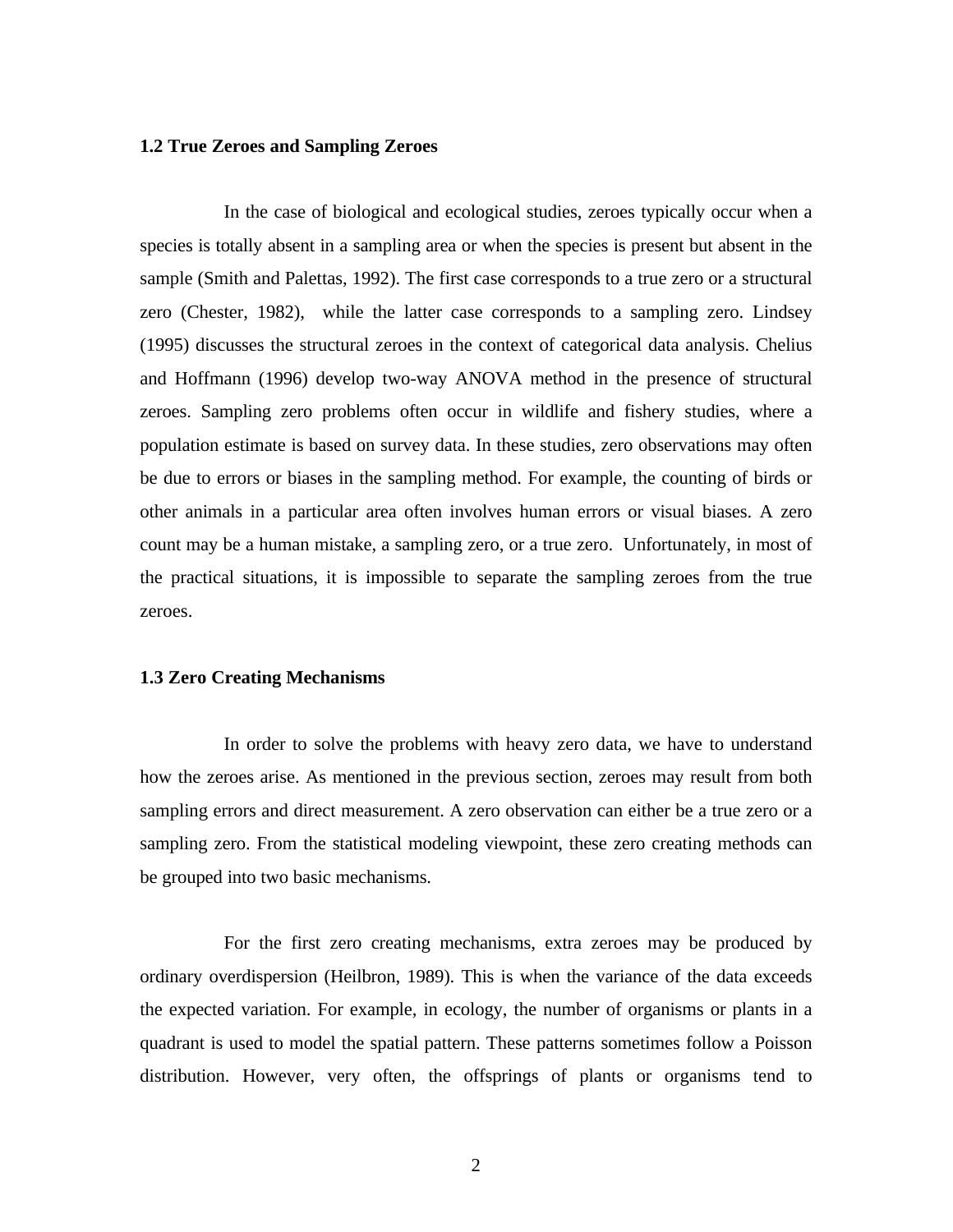concentrate more at the neighborhood of the parent than at other places. As a result, sampling at the sparsely populated area can yield a large number of zero observations. This kind of clustering behavior creates a higher variability in the spatial pattern of plants than one would expect under the Poisson assumption. This phenomenon is called overdispersion. For a Poisson distribution, overdispersion implies the variance of the Poisson distribution is larger than the mean of the distribution. In this case, zeroes come from only one source, and many techniques are available to model the data based on a single distribution assumption.

For the second zero creating mechanisms, extra zeroes can be produced by a distinct subpopulation of subjects (Heilbron, 1989). Empirically, this may be related to some natural intervention or censoring and truncation of the data. An example can be found in the manufacturing industry where counts of defective items are often recorded as quality control data. When the manufacturing process is reliable, there are very few defects, and so a lot of zeroes in the data. However, the number of non-defect items is sometimes much more than expected. One can think that small, unobservable changes in the environment cause the process to switch randomly back and forth between a perfect state in which defects are extremely rare and an imperfect state in which defects are possible but not inevitable (Lambert, 1992). In this case, the perfect state can be thought of as a subpopulation that creates only zero counts.

Another example is from an economic study concerning household expenditures. Since some households do not spend anything on certain commodities, the data would consist of a mass of zero observations. In this case, the sample population can then be separated into two groups: spenders and non-spenders (Aitchison and Brown, 1957). The non-spenders group would be the subpopulation who creates the zero observations. Here the zeroes come from two different sources, and so it is more appropriate to assume a mixture distribution when modeling the underlying mechanism.